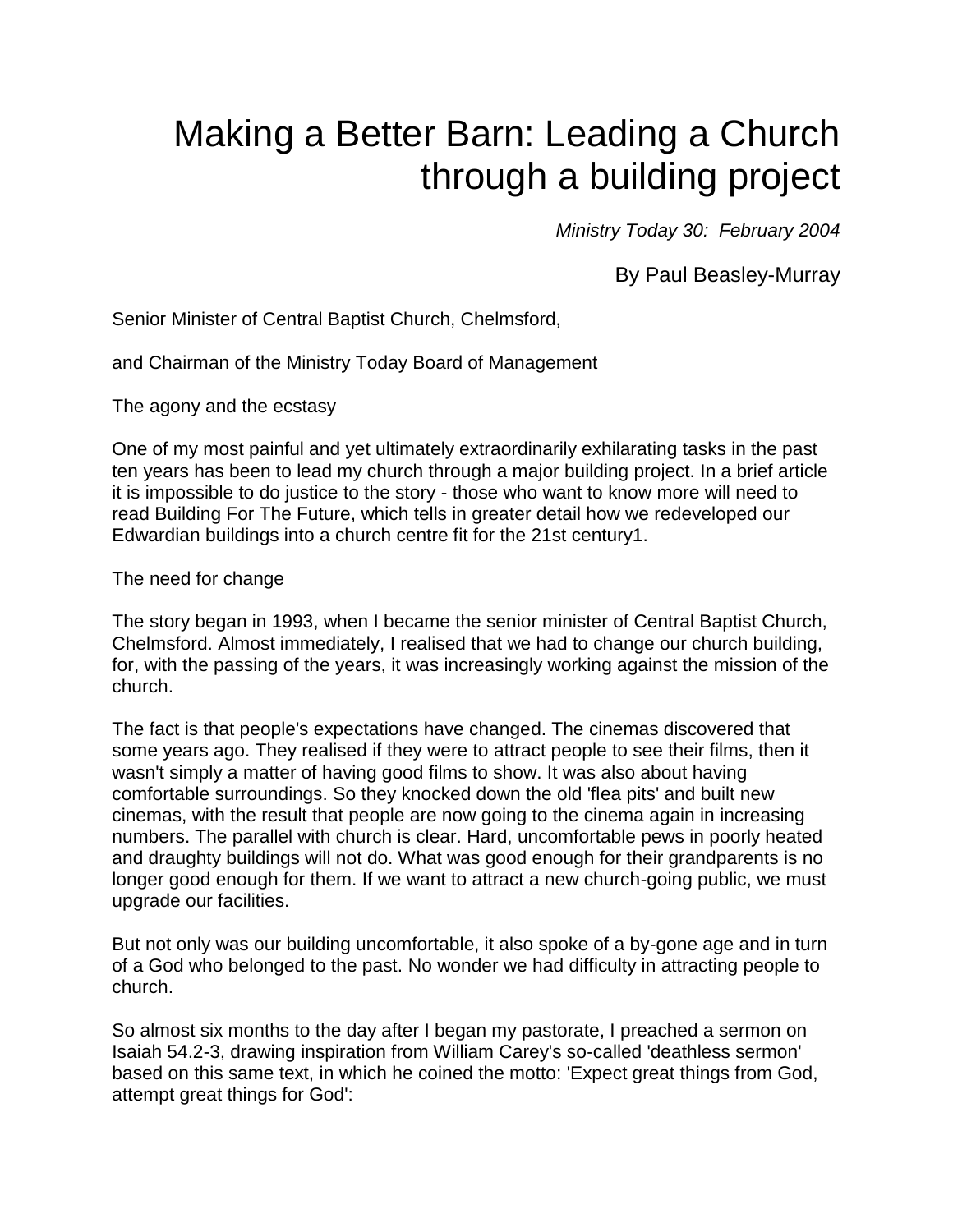"A lick of paint or the buying of cushions to line the pews are small things - God would have us go for 'great things'.... We need to gut both the sanctuary and also the halls and start all over again".

It took a further year before the church formally agreed to take a serious look the premises. In the meantime I sought to highlight the way in which our buildings were working against us, rather than for us - not that this was too difficult!

The 'sanctuary' itself was dark and depressing: massive in height, with a balcony running around most of the church, with a high central pulpit, it was reminiscent of a past era. The sight lines were such that it was good only for preaching (the only feature in the church which was visible to all was the pulpit). The communion table and the lectern were invisible to those in the balcony, while the baptistery was visible to none. For preaching, and indeed for singing, I wanted to use an over-head projector, but one was difficult to see, so two were necessary.

The same was true of the church halls and the rest of the premises. For example, when people, came to deliver their children to our Child Contact Centre, they were faced with a cold corridor more akin to what you might see in a prison than in a place which welcomes visitors. The receptionists manned a desk placed next to the men's toilets. Basil Fawlty couldn't have arranged things better if he had tried!

It is a sad fact that with time church people get used to poor facilities, so that they fail to realise how outsiders may view their building. Somehow we are prepared to accept a 'tatty' building, even although our own homes are far from tatty. And then we wonder why people are not keen to come and worship God in such a building!

#### Agreeing to change

The decision-making process for a large Baptist church can be quite involved, and all the more so when radical changes are afoot. Decisions cannot be hurried. Time needs to be taken for people to understand what is involved. Time needs to be taken for people to be persuaded that change is necessary. The fact is that most people do not welcome change of any kind, with the result that very often many of the initial responses tend to be negative. As Machiavelli recognised long ago:

"There is nothing more difficult to carry out, nor more doubtful of success, nor more dangerous to handle, than to initiate a new order of things. For the reformer has enemies in all who profit by the old order, and only luke-warm defenders in all those who profit by the new order. This luke-warmness arises partly from fear of their adversaries, who have law in their favour, and partly from the incredulity of mankind, who do not truly believe in anything new until they have actual experience of it". 2

In our case, it took five months just to agree the client brief, and a further ten months to agree "to proceed with the alterations to the church buildings on the basis of the architect's outline plans, at an estimated cost of £1,300,000". This was just the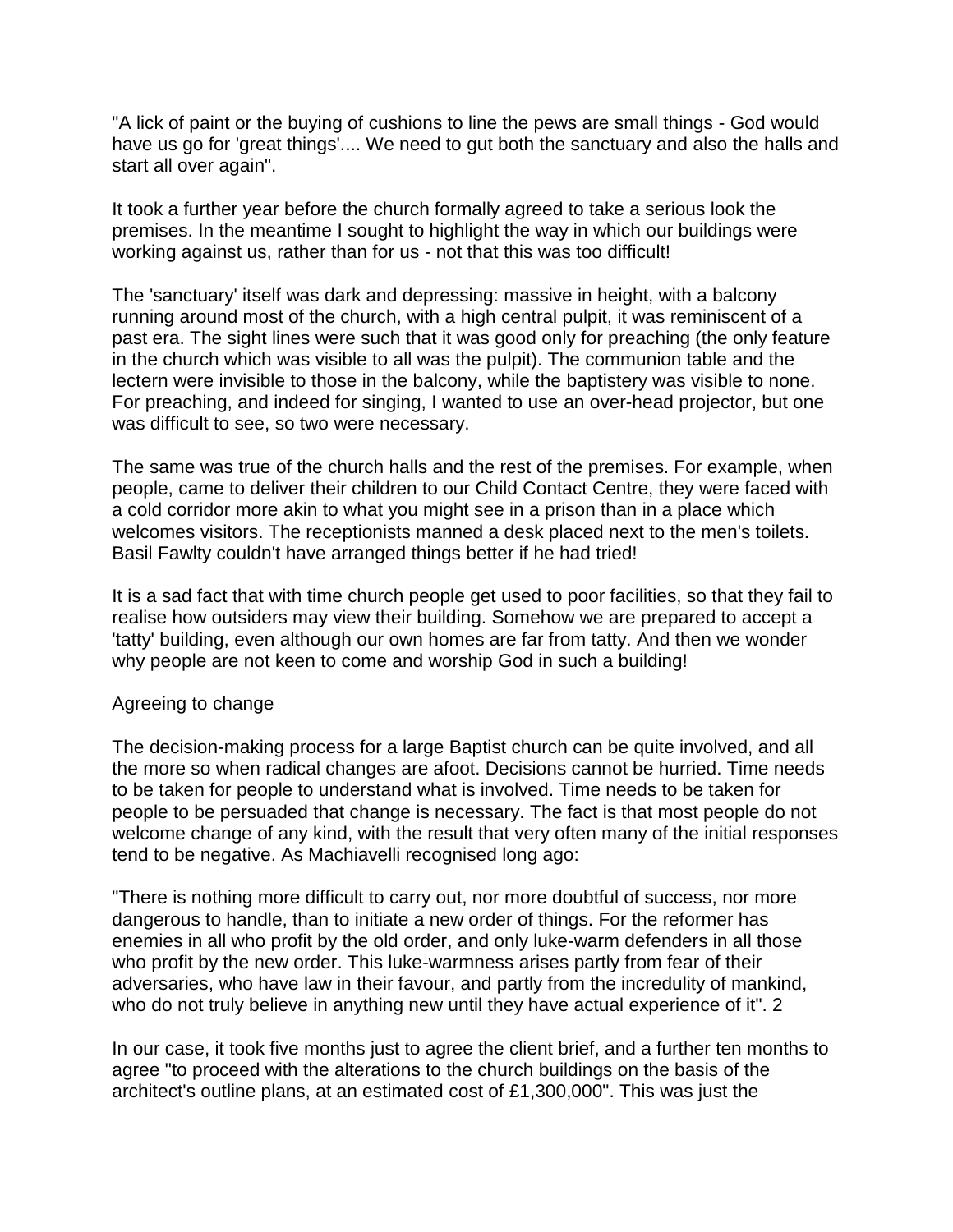beginning. There were many more church meetings before the go-ahead for actual construction was given.

#### Selling the vision

Architects' plans have their limitations. Most people find it difficult to 'read' them. So I wrote an article for our church magazine, in which I sought to 'flesh' out the plans.

"When you first arrive, you'll enter an internally modernised Edwardian building. As you walk through the main reception area, you will pass a welcome desk where information will be given on the church's activities together with directions to the various activities of the day. Tables will have been set out to serve coffee and fruit juice after the service. Subdued easy-listening music will be piping its way gently through into all the public areas.

Most people will be making their way up to the first floor auditorium through one of the three main staircases. Some, however, will prefer to use the large lift, which will be regularly whisking up and down as it disgorges its passengers only to collect another group of people.

The auditorium itself is large and carpeted. It is also well lit. During the day, light comes in from the large roof lights situated between the beams of the attractive wooden roof. At night there are downlighters and uplighters, which blend together to give a most attractive feel.

The five hundred or so comfortable chairs are grouped around the slightly raised stage in a large semi-circle. The stage itself is quite wide - the focal point is formed by an open raised baptistry at the back, topped by a modern tapestry. The large communion table is sited towards the front of the stage - at communion services one gets a real feeling of gathering round the table of the Lord. There is no pulpit as such. Instead there is a large modern lectern for the worship leader and preacher to use.

There is plenty of space for the music group to one side - as also for an organ. The styles of music being played range from classical to jazz to rock..."

Needless to say, such a letter was not enough. At around the same time the church leaders devoted the period of Lent to make personal home visits on all the members and friends of the church to share with them the vision, and to challenge them to become part of that vision.

# Raising the money

We engaged in a wide variety of fundraising events, which brought in a good deal of money. But fund-raising has not been the chief means of raising money. Nor was making applications to trusts. In total we only raised £42,000 from trusts, which by comparison with the total needed was still quite small. A welcome £225,000 was added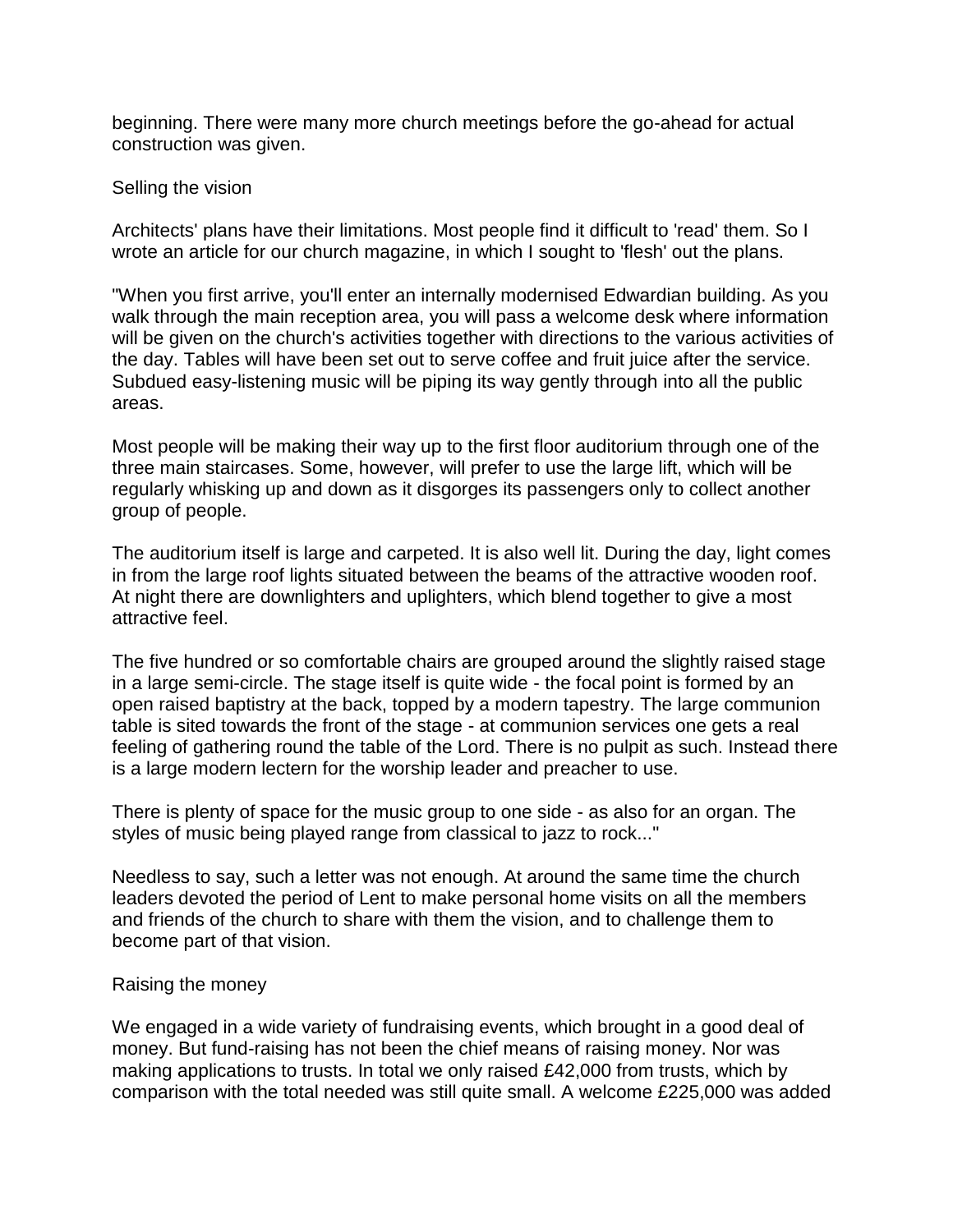from the sale of a manse, but even this did not provide the major contribution to the fund.

The chief source of money has been through direct giving, both on a one-off and on a regular basis. Right at the beginning of the project the leadership team challenged the church to a decade of double-tithing - a tithe for the church and a tithe for the building. Needless to say, in challenging the church to make that commitment, the ministers and deacons had to back their words with actions. Although not everybody has doubletithed, a good number have. One couple even treble-tithed.

## Encountering opposition

There was a vocal minority in the church who at every stage bitterly opposed the project. Some argued that it was wrong to spend money on 'ourselves' and that instead we should give more money to the poor or to missionary work overseas. Although we stressed time and again that we were investing in a mission-facility, somehow this concept failed to make sense. Our critics failed to realise the missionary nature of the local church. They were still operating with a pastoral paradigm, where the task of the church was understood as serving the needs of church members.

Others were frightened by the sums of money involved and believed that as a church we would end up with a massive debt. However, although the sums involved were large, we believed that, if everybody got behind the project, the sums were far from impossible.

As a leadership we bent over backwards in seeking to gain a consensus for moving forward with the building. Although almost 80% of the members voted to move forward with the redevelopment of the premises, we were concerned for the 20% who did not vote in favour and we went to great lengths to win them over to the project. With hindsight, we may well have been wrong to have been overly concerned, for we kept on putting off the redevelopment, which in turn meant costs increased. Finally, however, we felt we had no choice but to go ahead, and in June 1999 awarded the contract to a local firm. At that point, a good number of the 'dissenters', having been outvoted yet again, left the church. It was a sad business.

Although there was a great deal of bitterness among the 'dissenters', that was not true of everybody who voted against the scheme. Some were genuinely confused, and understandably felt unable to vote for the scheme. Others simply believed the scheme was wrong. It has been enormously moving to see these people gradually change their minds. Once the redevelopment was complete and it became clear what had been achieved, a number had the courage and the grace to admit they were wrong and then begin to give generously themselves to the project. For such changes of heart we are indeed grateful to God.

Dealing with escalating costs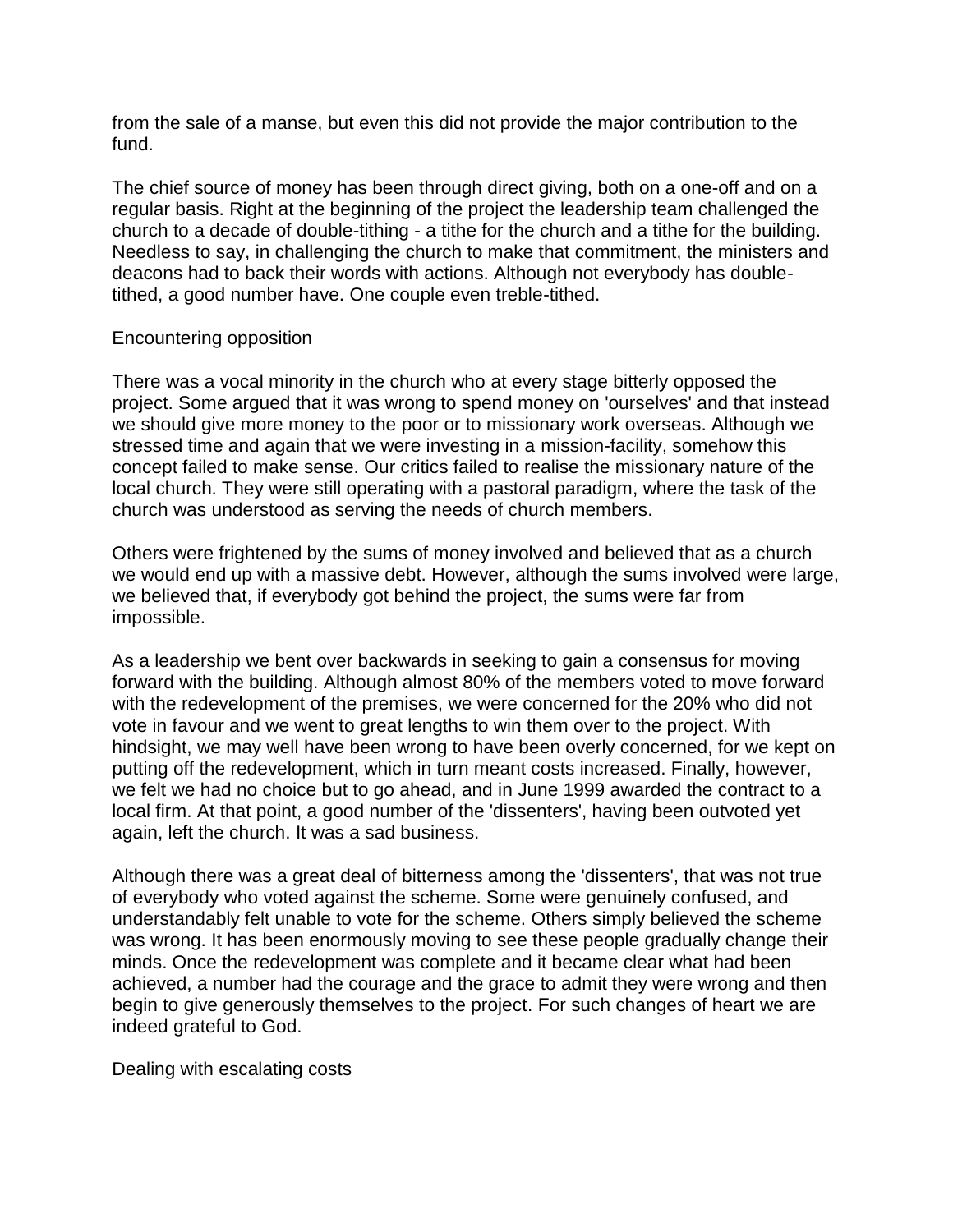When in March 1996 we agreed in principle to go ahead with the building project, the estimated cost was £1,300,000. By June 1999 the lowest-priced tender together with costs already incurred meant that we were now looking at a bill of £1,557,000, but then costs increased even more. Once the builders set to work they discovered that the roof needed replacing and there was water below the proposed lift-shaft. All kinds of unexpected contingencies raised their ugly heads. We now found that we were facing a bill of 1,932,000. At this stage there was no choice: we could not now go back, for we were already committed. We had to bite the bullet and go forward, whatever the extra cost.

It was then that we experienced a series of miracles of giving. During the autumn of 1999 the treasurer of our building fund had to appeal for money to 'bridge the gap', not just once, but on five or six occasions. Each time members and friends of the church dug deep to the point that we believed that there could be no more money left in the fellowship. Each time we thought we had bridged the gap, only to discover that the gap had opened up again. Remember, this was at a time when many of us had been double-tithing for several years, when people had already given generously, indeed sacrificially, from their savings and investments. Yet when we felt we had exhausted the resources of the fellowship, the Lord somehow provided. For me it was as though we were standing on holy ground. What we experienced at this time was truly aweinspiring. God was at work in our midst.

## Moving back

Finally, the builders were finished and we were able to move back (for 18 months we had been worshipping in a local school, with other activities re-located all over the town). Our very first service in our redeveloped premises was held on Sunday 4 February 2001. At that stage there were no chairs, no sound-system and no organ! But all that soon changed, with the result that on Saturday 28 April 2001 the Grand Opening took place.

#### Serving the community

We redeveloped our premises primarily with the needs of the church's mission in mind. Every day the premises are now used by a wide range of church organisations - we are very much a seven-day-a-week church.

However, from the beginning we decided to make our premises available to the community when they are not being used by the church. We have been amazed at how eager the community has been to use them. In any given week we normally have at least 400 non-church people through our premises, and often many more. We have rapidly become a favoured venue in Chelmsford for concerts and conferences, exhibitions and receptions, seminars and consultations.